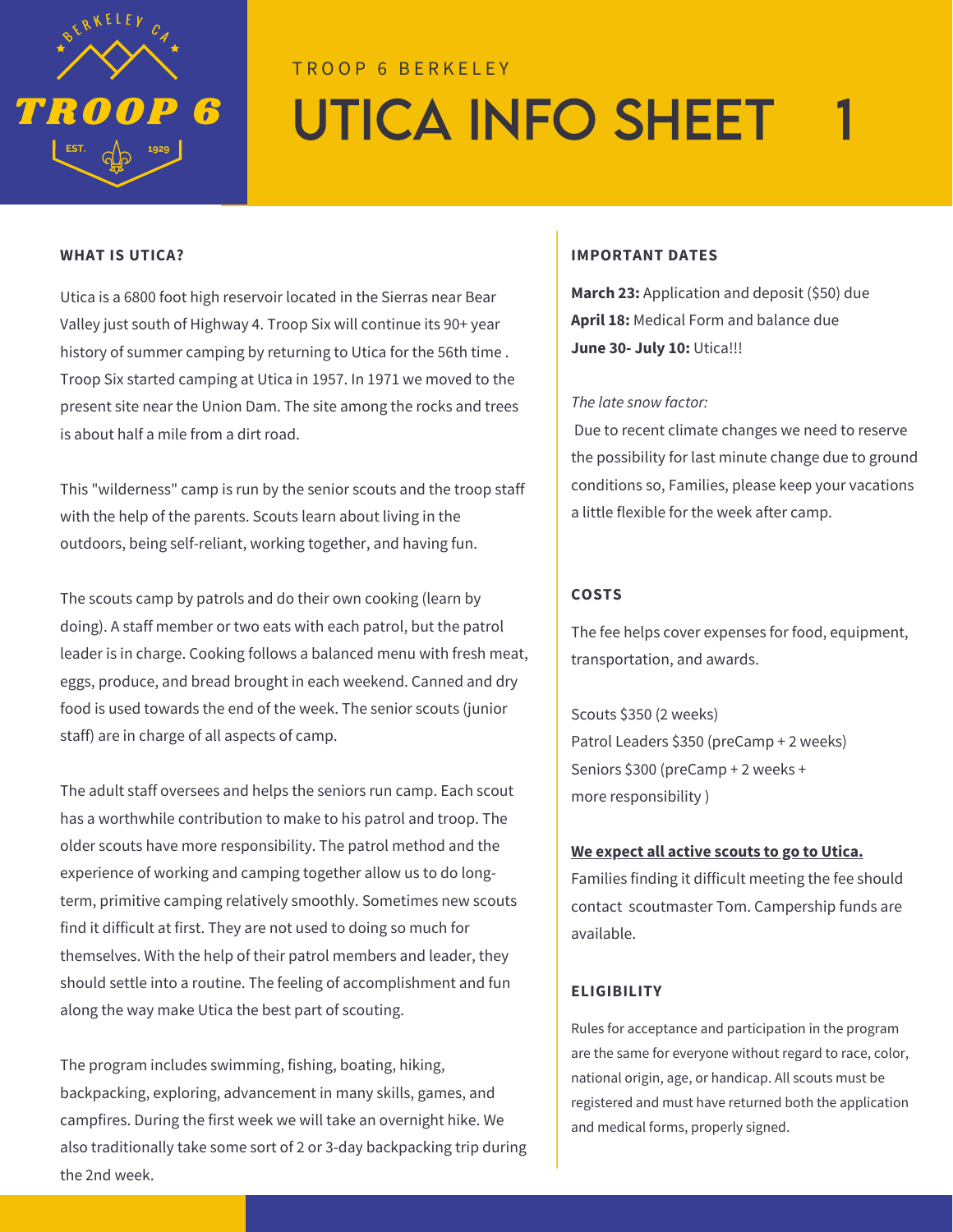

# T R O O P 6 B E R K E L E Y UTICA INFO SHEET 2

#### **MEDICAL & SAFETY**

All campers must be approved for camp activity by a physician within the last year. The Medical form can be downloaded from our website, [www.troop6berkeley.org/](http://www.troop6berkeley.org/)Utica You need parts A, B, & C.

During camp there is a doctor or medic available at Camp Wolfeboro, 10 miles down the highway from Bear Valley. The staff at Utica includes adults experienced in first aid, safety procedures, and sanitation. In the event of serious accident or illness, the scout will be transported to the Medical clinic in Arnold, Mark Twain Hospital in San Andreas, or brought back to Berkeley. The Council no longer carries insurance that covers the medical expenses due to injuries .

SWIM CHECKS are done on the first Sunday to see how scouts swim in cold water. They need to know their limitations too.

BEARS have visited camp in the past. Scouts need to put their smelly items in a bear bag and suspend it from a tree. It is best not to have junk food in camp anyway.

#### **PRE CAMP**

Seniors, patrol leaders, and staff will enjoy 6 days of "restful, gracious living at sunny" Utica. The time will be spent bringing in and arranging food & equipment as well as planning and practicing program. We will load the truck Saturday, June 26, at 8 am at St. John's Church.

#### **UTICA CAMP**

Departure for camp is on Saturday, July 3 at 8 AM\*\*. The scouts will arrive at an unloading area near Union Res. at about 1 PM and will be met by their patrol leaders, some seniors, & staff. The troop will then hike/boat into camp with their backpacks.

\*\**Subject to change due to pandemic conditions. Stay tuned.*

### **NOTES ABOUT CAMP**

MAILING ADDRESS: (for letters ONLY) Scout's Name Troop 6, UTICA c/o General Delivery Bear Valley, CA 95223

### PLEASE NO "CARE PACKAGES" They are a problem.

Here are some reasons:

- spoils the scout's dinner
- creates more litter (wrappers,...)
- attracts bears and animals
- makes some scouts hyper
- can cause greedy behavior

NO electronic devices (games, ipods, cell phones, etc.). They take away from the purpose of camp. Without them, Scouts are able to focus on the beauty of their natural surroundings. Scouts do better without these distractions.

DRUGS and ALCOHOL are not allowed on ANY scout events. Anyone not obeying the rules of camp or misbehaving may be sent home. **ADVANCEMENT**

Scouts should be able to pass all lower ranks at camp. Some merit badges are particularly suited for summer camp and other badges have only some requirements that can be done easily at camp.

Below are the ones that usually are offered at camp.

Astronomy, Camping, Canoeing, Cooking Emergency Prep, Environmental Science, Life Saving, Pioneering, Rowing, Swimming, Wilderness Survival, Wood Carving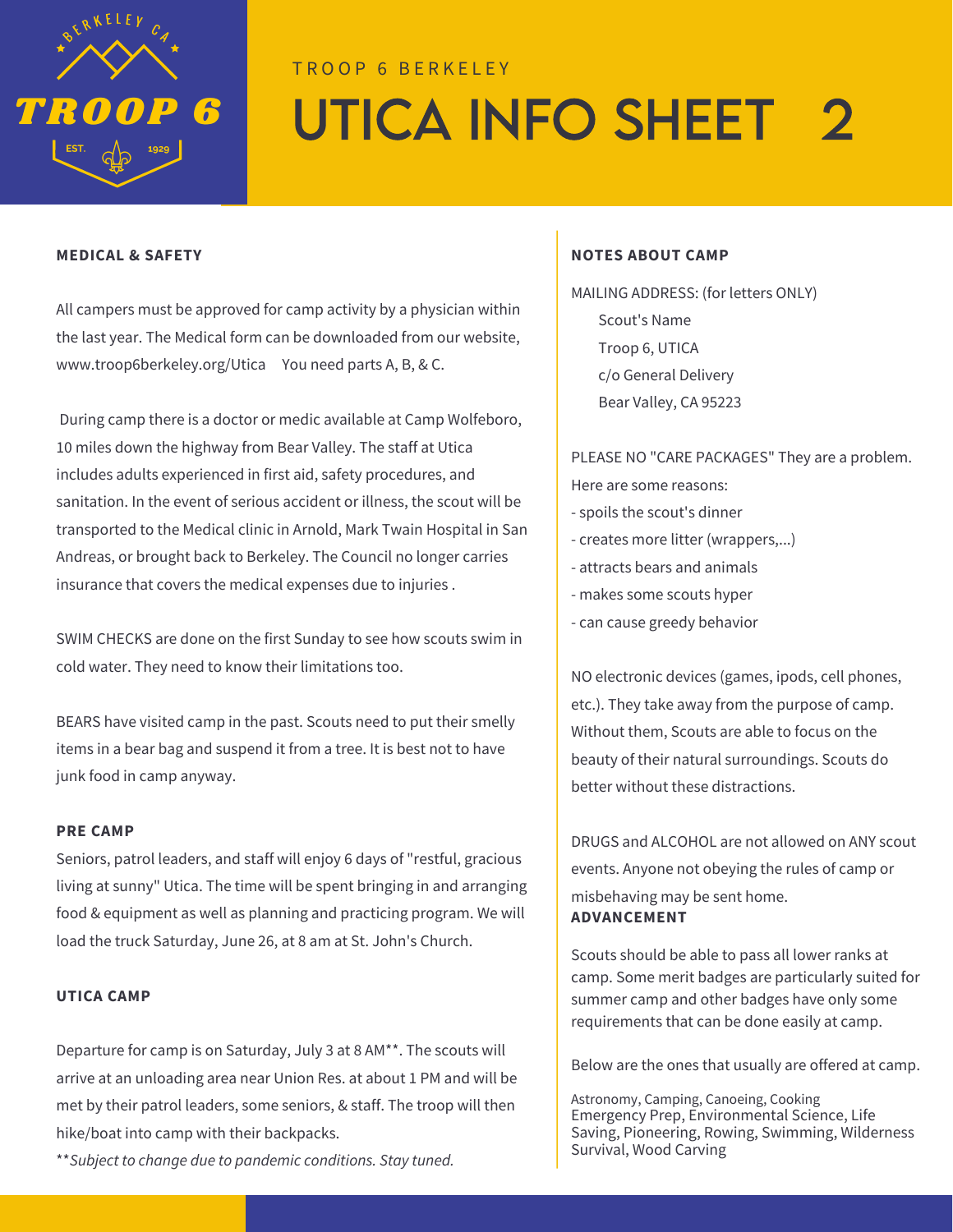

# TROOP 6 BERKELEY UTiCA INFO SHEET 3

### **TO GET THERE**

Go east on Hwy 580, 205, North on 5. Near Stockton take Hwy 4 east. Take Hwy 4 to the Spicer's Reservoir road or keep going to Bear Valley (depending: visit or coming up for the closing of camp)

Berkeley to Utica/Bear Valley = 170 miles (3.2+ hrs)

**CAMP ENDS:** Picnic / Court of Honor / Campfire *\*\*Dependent upon pandemic rules & regulations.\*\**

Utica ends on a Saturday. The whole family is invited to join in. It's a great opportunity for building the T6 community and we plan on having a great campfire together to close it out. We don't know where the closing events will happen at this writing.

Many parents of Troop Six scouts will help review the summer camp advancement at a number of boards of review. Each family brings a potluck picnic dish to share, remembering that adults who have been at camp cannot bring a dish. Then, awards are presented at the Court of Honor and the evening closes with a campfire.

Depending on the site, some families may camp out at the site of the picnic, some stay in nearby hotels, and a few drive home that night.

Nearest Ranger Station (Hathaway Pines) 1-209-795-1381

**FYI:**

### **EQUIPMENT NOTES**

If you are investing in a sleeping bag, we suggest a full length (they will grow into it) fiber filled or Polarguard type. They still work when wet.

A 5 by 7 foot piece of 3-mil thick plastic will do as a ground cloth. Many scouts have tents, but it is not necessary to rush out and buy one. Some scouts share tents with others in their patrol. Some sleep under the patrol tarp.

Most scouts these days use backpacks. A hip belt helps ease the load. You may be able to borrow one if investing in one is a problem.

Mosquitoes can be a problem. Bring repellant and consider getting some netting.

### **FEET**

There is a lot of hiking at Utica. Laced hiking boots are good to have. High top shoes give ankle support. Work boots will do but are not great.

Break in new boots before camp. Fit them over two pairs of socks, the outer ones heavy wool or polypropylene. Don't cramp your toes.

The troop has a supply of used boots. Ask at a troop meeting.

Don't forget to waterproof your boots!